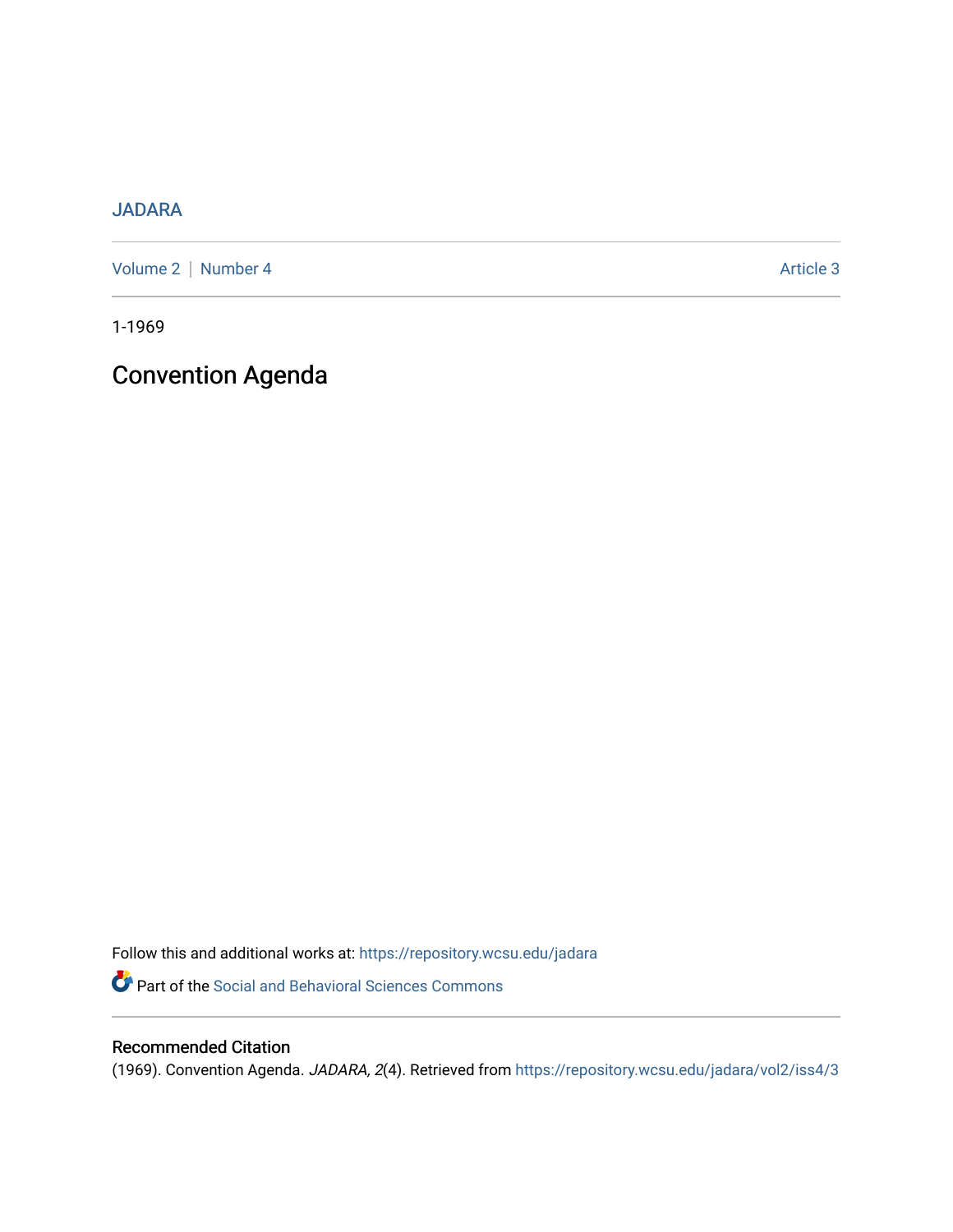## CONVENTION

# Professional Rehabilitation Workers With The Adult Deaf

## THE ARLINGTON HOTEL Hot Springs, Arkansas May 18 - 21. 1969

### PROGRAM

Sunday, May 18

5:00— 8:00 p.m. Registration - Mezzanine Floor

8:00—10:00 Business Meeting - Conference Center, Room C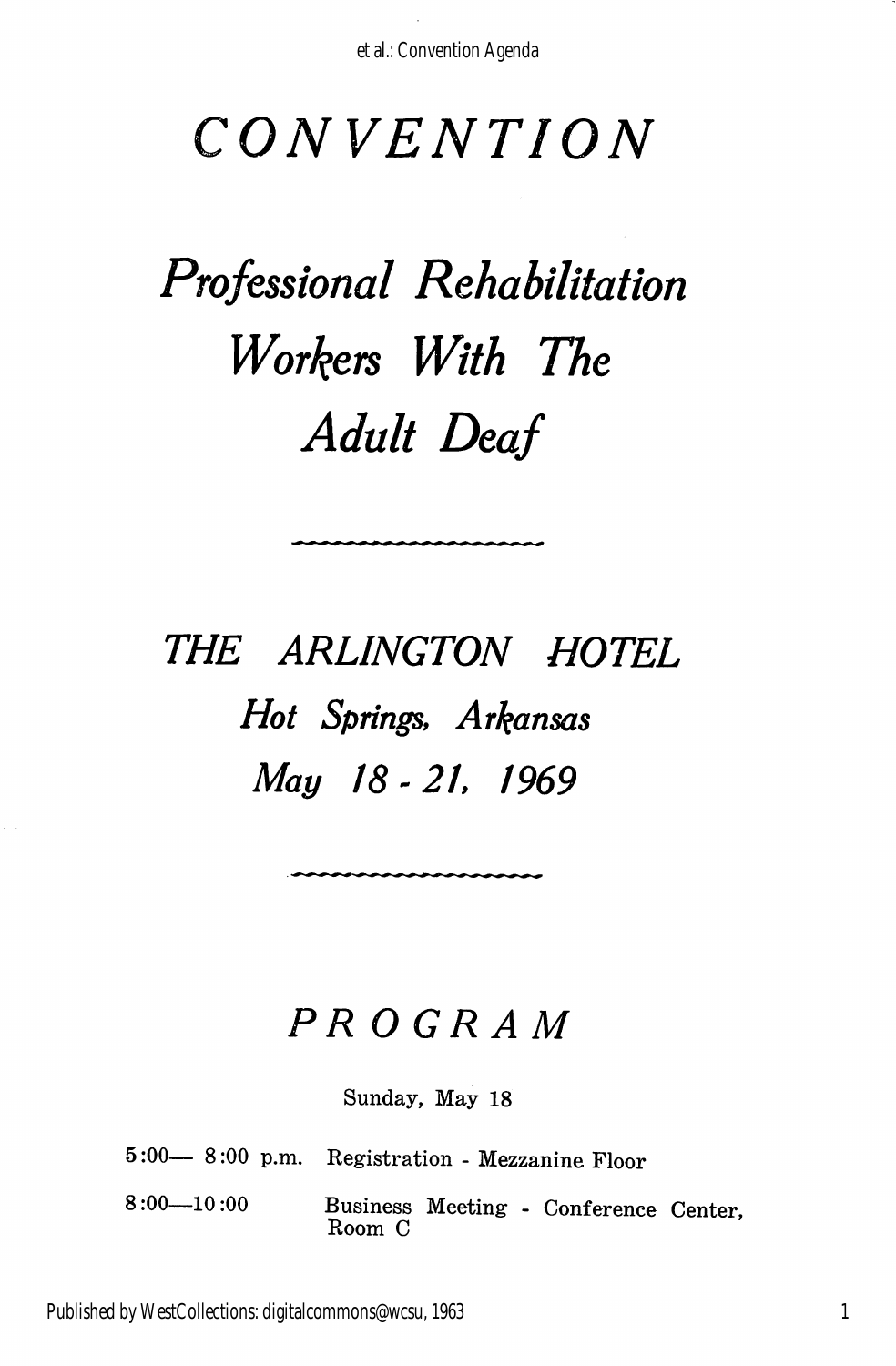#### CONVENTIOK PROGRAM  $\ddot{\bullet}$

#### Monday, May 19

| $8:00 - 8:30$ a.m. | Registration - Mezzanine Floor                                                                                                                                |
|--------------------|---------------------------------------------------------------------------------------------------------------------------------------------------------------|
| $8:30 - 8:45$      | Welcoming Remarks - Conference Center,<br>Room C<br>Gary Blake<br>President, Professional Rehabilitation<br>Workers with the Adult Deaf                       |
| $8:45 - 12:15$     |                                                                                                                                                               |
|                    | Conference Center, Room C<br>Chairman, Thomas A. Mayes<br>Director, Mott Foundation Children's<br>Health Center, Flint, Michigan                              |
| 8:45               | Gallaudet College<br>Bernard L. Greenberg<br>Director of Admission, Gallaudet<br>College, Washington, D. C.                                                   |
| 9:30               | National Technical Institute for the Deaf<br>D. Robert Frisina<br>Vice President, Rochester Institute of<br>Technology, Rochester, New York                   |
| 10:15              | Coffee                                                                                                                                                        |
| 10:30              | <b>Higher Education in Regular Institutions</b><br>Stephen P. Quigley<br>Professor of Special Education,<br>University of Illinois, Urbana, Illinois          |
| 11:15              | Panel Discussion and Audience<br>Participation                                                                                                                |
| $12:15 - 1:30$     | Lunch                                                                                                                                                         |
| $1:30 - 5:00$      |                                                                                                                                                               |
|                    | Conference Center, Room C<br>Chairman, William N. Craig<br>Associate Professor of Special<br>Education, University of Pittsburgh,<br>Pittsburgh, Pennsylvania |
| 1:45               | Delgado College<br>Douglas O. Wells<br>Assistant Administrator, Delgado<br>College, New Orleans, Louisiana                                                    |
| 2:15               | Seattle Community College<br>Gerry M. Brockey<br>Rirector of Federal Affairs and                                                                              |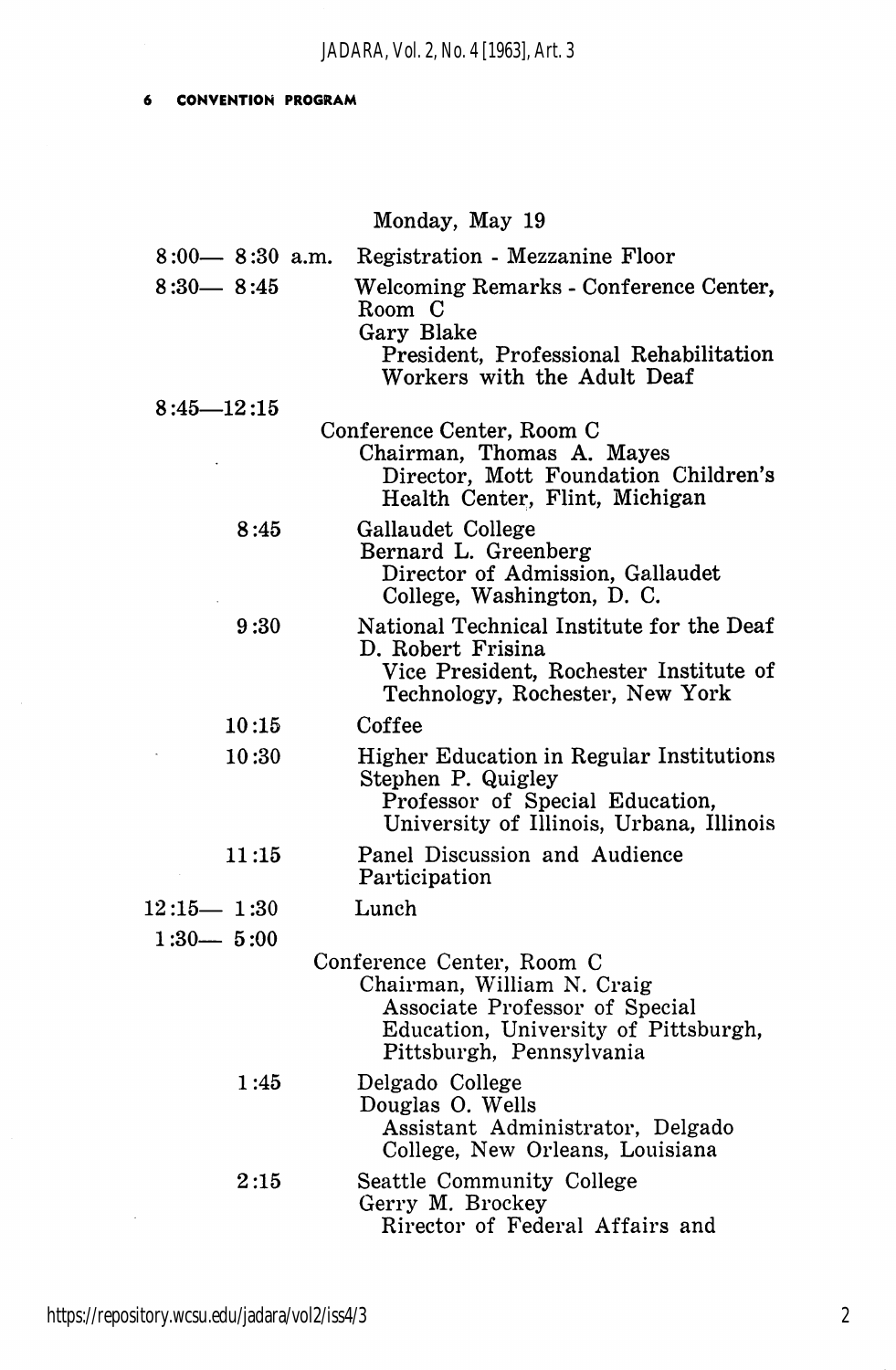|                       | Special Grants, Seattle Community<br>College, Seattle, Washington                                                                                                                                                |
|-----------------------|------------------------------------------------------------------------------------------------------------------------------------------------------------------------------------------------------------------|
| 2:45                  | St. Paul Technical Vocational Institute<br>Gerhard W. Nelson<br>Coordinator of Student Services, St.<br>Paul Technical Vocational Institute,<br>St. Paul, Minnesota                                              |
| 3:15                  | American School for the Deaf<br>Edmund B. Boatner<br>Superintendent, American School for<br>the Deaf, Hartford, Connecticut                                                                                      |
| 4:00                  | Panel Discussion and Audience<br>Participation                                                                                                                                                                   |
| $6:00 - 7:00$         | Free Cocktail Hour: Courtesy of<br>Arlington Hotel                                                                                                                                                               |
| $7:00 - 8:30$         | Banquet - Conference Center, Room C                                                                                                                                                                              |
| $8:30 - 10:00$        | Keynote Speech<br>William M. Usdane<br>Chief, Division of Research Grants<br>and Demonstration, Rehabilitation<br>Services Administration, Washington,<br>D. C.                                                  |
|                       | Tuesday, May 20                                                                                                                                                                                                  |
| $8:30\mathrm{-}11:30$ |                                                                                                                                                                                                                  |
|                       | Conference Center, Room C<br>Chairman, Sal DeFrancesca<br>Clinical Director, Rehabilitation<br>Program for the Deaf and Hard of<br>Hearing, Jewish Employment and<br>Vocational Services, St. Louis,<br>Missouri |
| 8:30                  | <b>Psychiatric Services</b><br>John D. Rainer<br>Chief of Psychiatric Research, New<br>York State Psychiatric Institute, New<br>York, New York                                                                   |
| 9:00                  | Community Rehabilitation Services<br>Herbert L. Pickell, Jr.<br>Executive Director, Counseling &<br>Communicty Services Center for the<br>Deaf, Pittsburgh, Pennsylvania                                         |